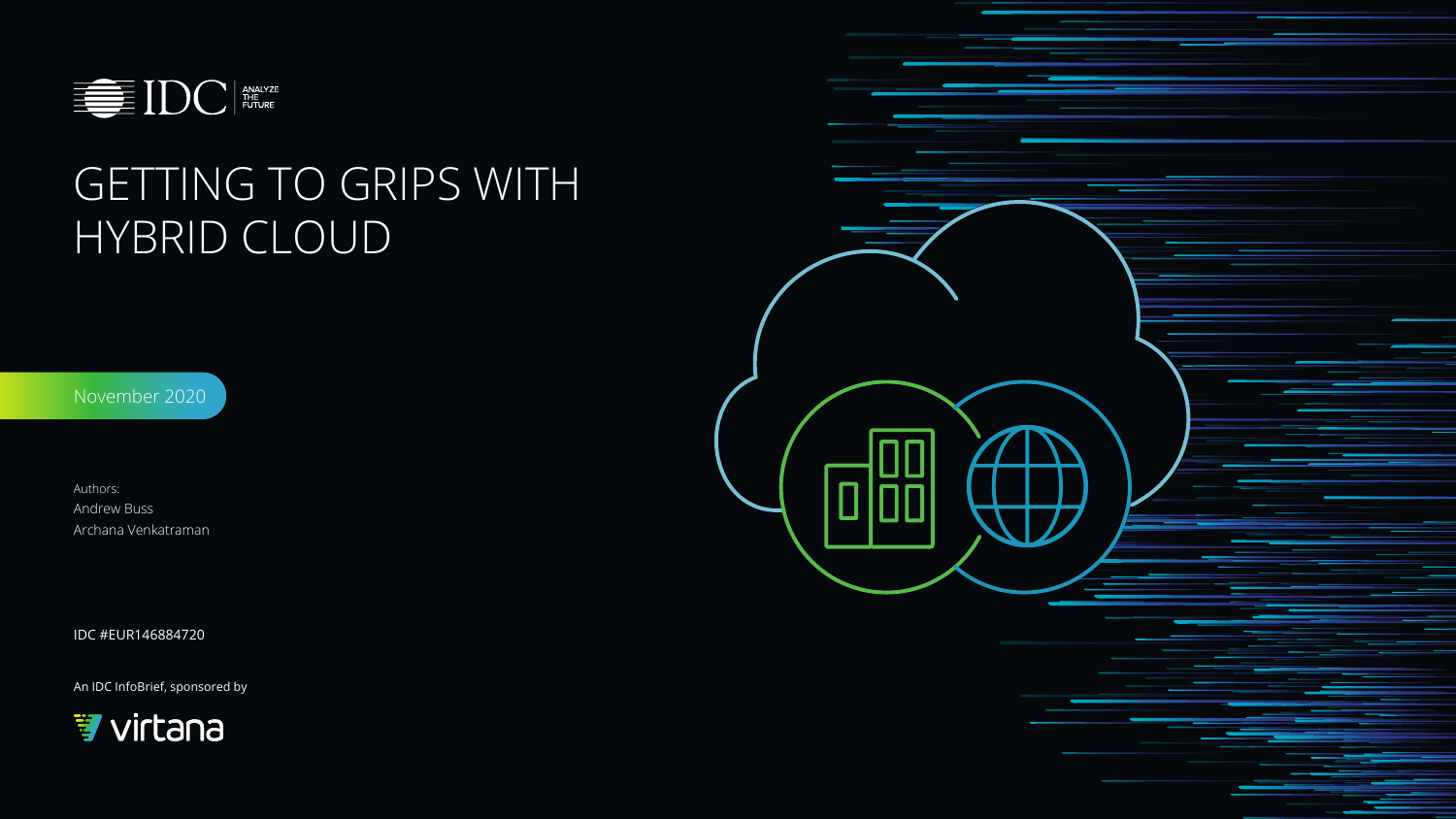



# **Executive Summary**

Most companies are embracing cloud, but very few are transitioning completely to public cloud. Even the most digitally advanced companies have a strong onpremises preference, but they are the most open to using cloud alongside this.



Almost all workloads — with suitable optimization — are now capable of running in the public cloud. However, most companies still prefer to keep many workloads on-premises or deploy them in a hybrid cloud approach for performance, security, or privacy reasons.



Managing workloads across different cloud environments, and optimizing where they run over time as performance and costs change, will be vital to keep applications delivering on user expectations and avoid bill shocks for the IT department.

# Digital Leaders focus more strongly on using advanced automation and orchestration as well as intelligent assisted operations

for agility and flexibility, while also proactively managing performance and cost.







### **How many employees are there at your company/organization globally?**



- **IT/telecom service providers Manufacturing Retail/wholesale Education**
- **Professional services (real estate, accountancy, advertising, business consultancy, recruitment, etc.)**
- **Healthcare**
- **Construction**
- **Transportation**
- **Banking**
- **Others**

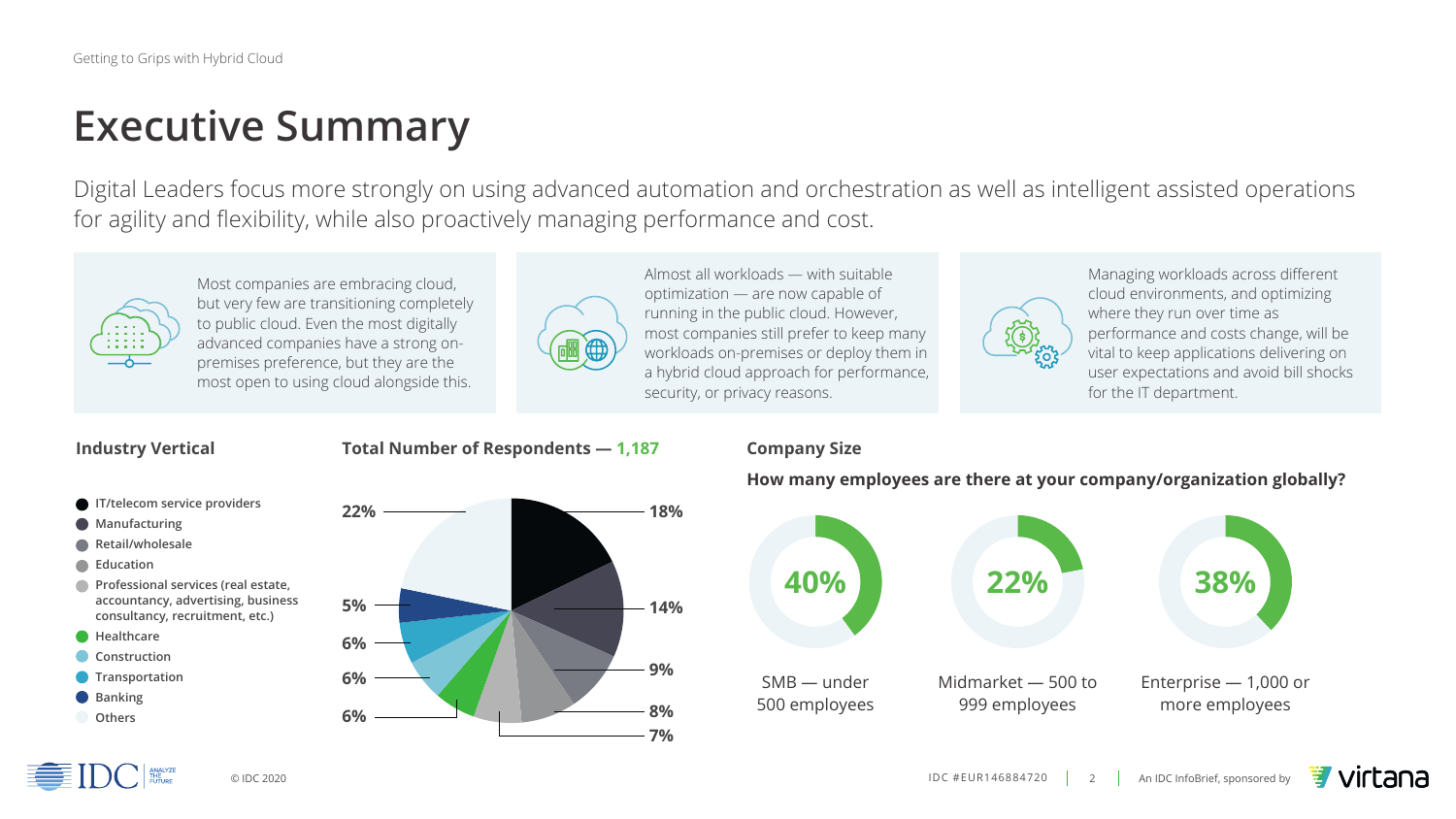Source: IDC European Enterprise Infrastructure and Multicloud Survey, 2020 (n = 1,187);<br>
© IDC #EUR146884720  $\begin{vmatrix} 3 & 1 \\ 0 & \end{vmatrix}$  An IDC InfoBrief, sponsored by IDC COVID-19 Impact Survey Wave 3 (April 2020), Wave 11 (August 2020)

# **Volatile Market Conditions Are Forcing Rapid Responses**

# **Digital leadership has a tangible impact on the top line**

**Digital Followers Digital Leaders** 

**Revenue growth in 2019**

Digital Leaders — the **top 25%** of companies that **invest most heavily** in a range of **advanced IT infrastructure technologies** — saw much greater revenue growth as they can capture more of existing markets or pivot to new ones more easily.







**E** virtana



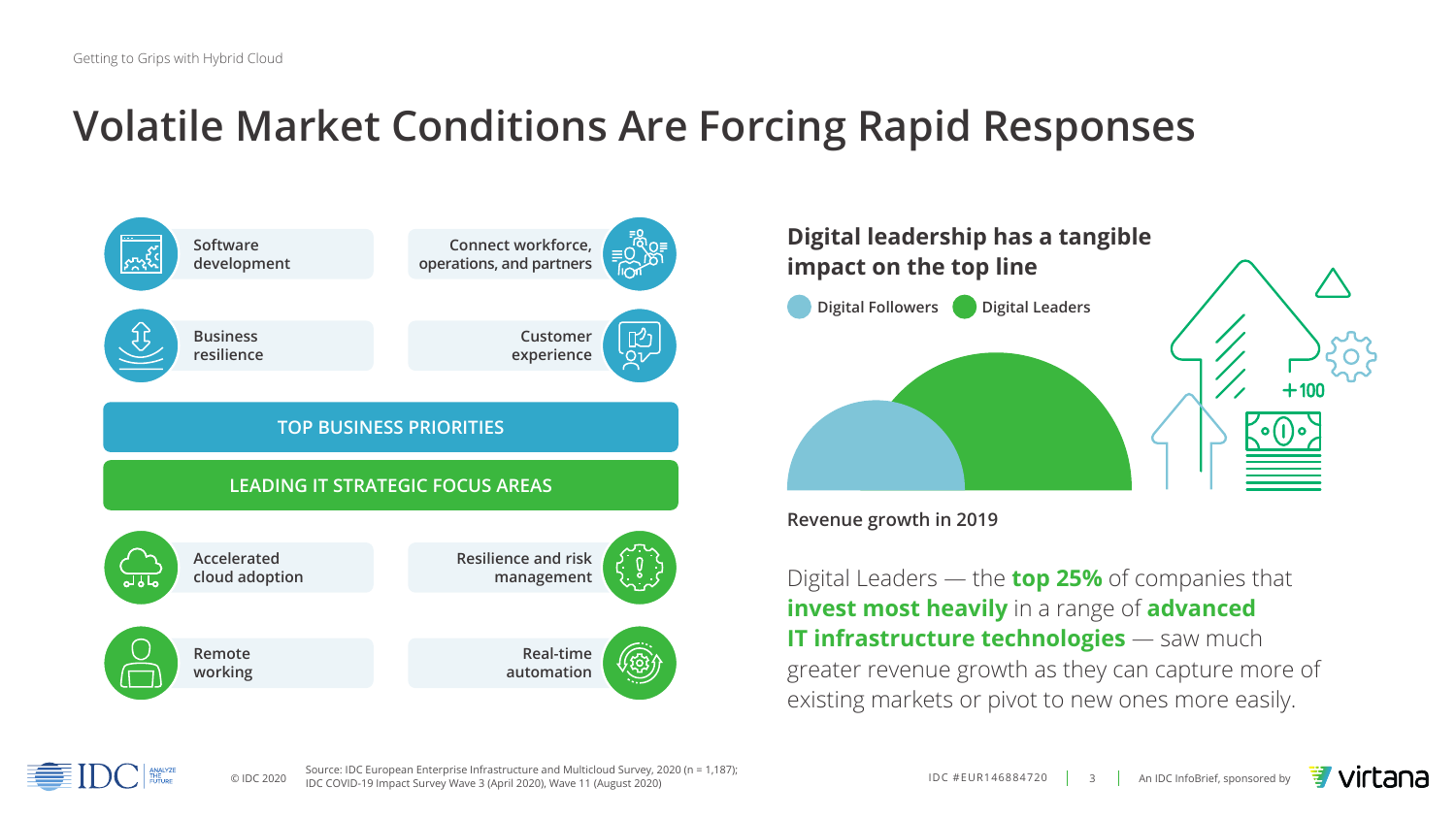



# **Hybrid Cloud Is the Hallmark of Adaptable IT**



Digital Leaders make more use of public cloud than the mainstream IT market. They recognize the value this brings to IT service delivery and are focusing on cloud-native application delivery with platform as a service more than infrastructure as a service.

But they generally still rely on a significant on-premises IT environment that needs modernization and needs to tie into these public cloud services.



The combined public cloud IaaS and PaaS market was worth \$84.8B in 2019. This combined market is anticipated to grow at  $20<sub>0</sub>$ 

23% of Digital Leaders [the companies that are most advanced in their IT architectures], make the most use of public cloud services as part of their IT service delivery — with a leaning toward PaaS, compared to just 10% of Digital Followers.



Most companies are embracing cloud, but very few are transitioning completely to public cloud. Even the most digitally advanced companies have a strong on-premises preference, but they are the most open to using cloud alongside this.



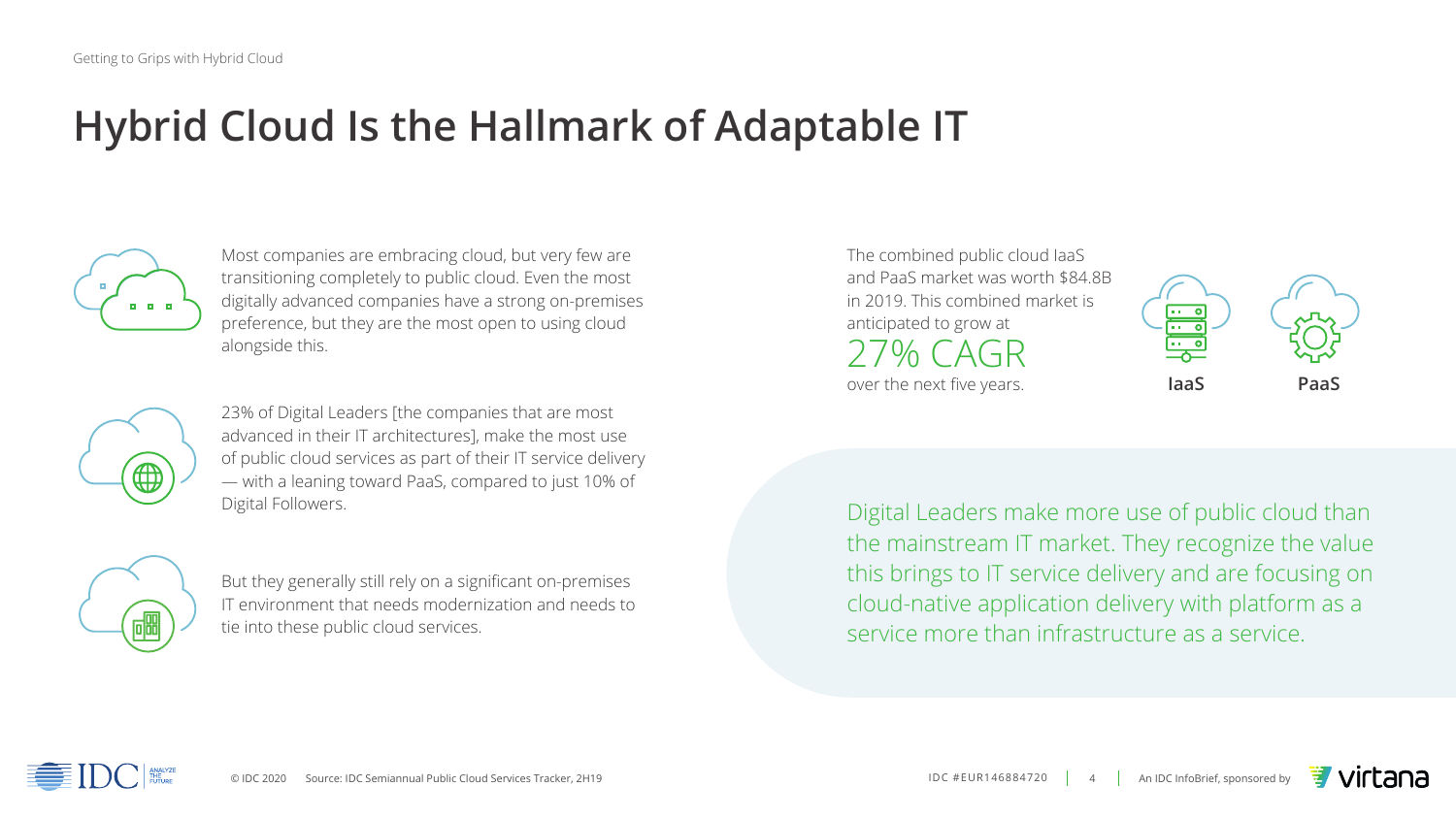# **A Well-Managed Hybrid Cloud Platform Helps Turn IT Into a Competitive Advantage**

- **•** The vast majority of companies have an existing IT infrastructure and many applications and services delivering a huge amount of value to the business.
- Most are pragmatic when it comes to cloud, and want to bring public cloud services into the mix to help improve IT service delivery alongside their existing apps and infrastructure.
- There is still an overall preference to run IT on-premises, but Digital Leaders are the ones turning most strongly to a hybrid cloud approach to improve IT agility and support innovation — turning IT into a foundation of competitive advantage.





# **Attitude to adopting public cloud services**



Digital Leaders tend to view IT as a means to win the market rather than a cost to be cut.





This pays off in demonstrably higher revenue growth for Digital Leaders compared to the whole market.



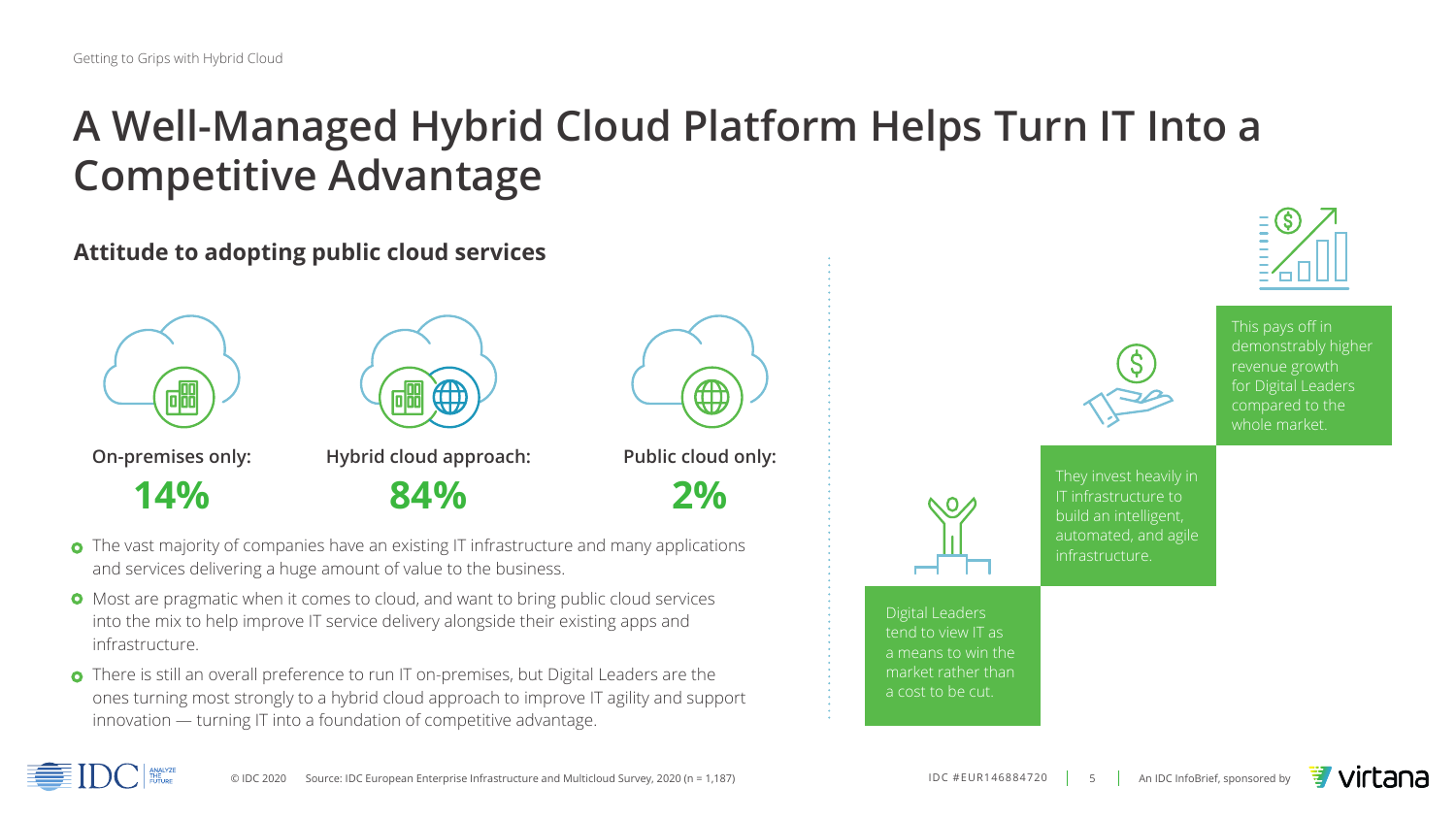# **Successful Cloud Needs a Holistic Strategy**

A beverage manufacturer moved the first 40% of its workloads to the cloud in 18 months. This was fairly easy as it moved applications that were not business critical. The remaining 60% of apps are more challenging as they look to shift more critical back-office systems to the cloud.



**•** If you struggle with agile IT management on-premises today and just lift and shift your apps to the public cloud — without changing how you manage things your outcome will be far from optimal.

0

# **Reasons for failure of public cloud initiatives:**

**•** Tying applications and services to one provider risks locking companies into another company's strategy. • Portability/compatibility of data, code, and cost is key.

### **Public cloud is not a magic bullet:**

**•** To achieve success IT needs to adopt a new approach to developing and

# **Companies also want to avoid lock-in:**

- 
- 



### **MAINSTREAM THINKS:**

- **•** Performance
- **•** Reliability
- **•** Integration with other public cloud services

### **DIGITAL LEADERS SAY:**

- **•** Cost of data transfers
- **•** Overall cost control
- **•** Data sovereignty
- **•** Lack of standards



### **Public cloud has reset expectations for how responsive IT can be:**

deploying applications and services while still fully supporting existing services.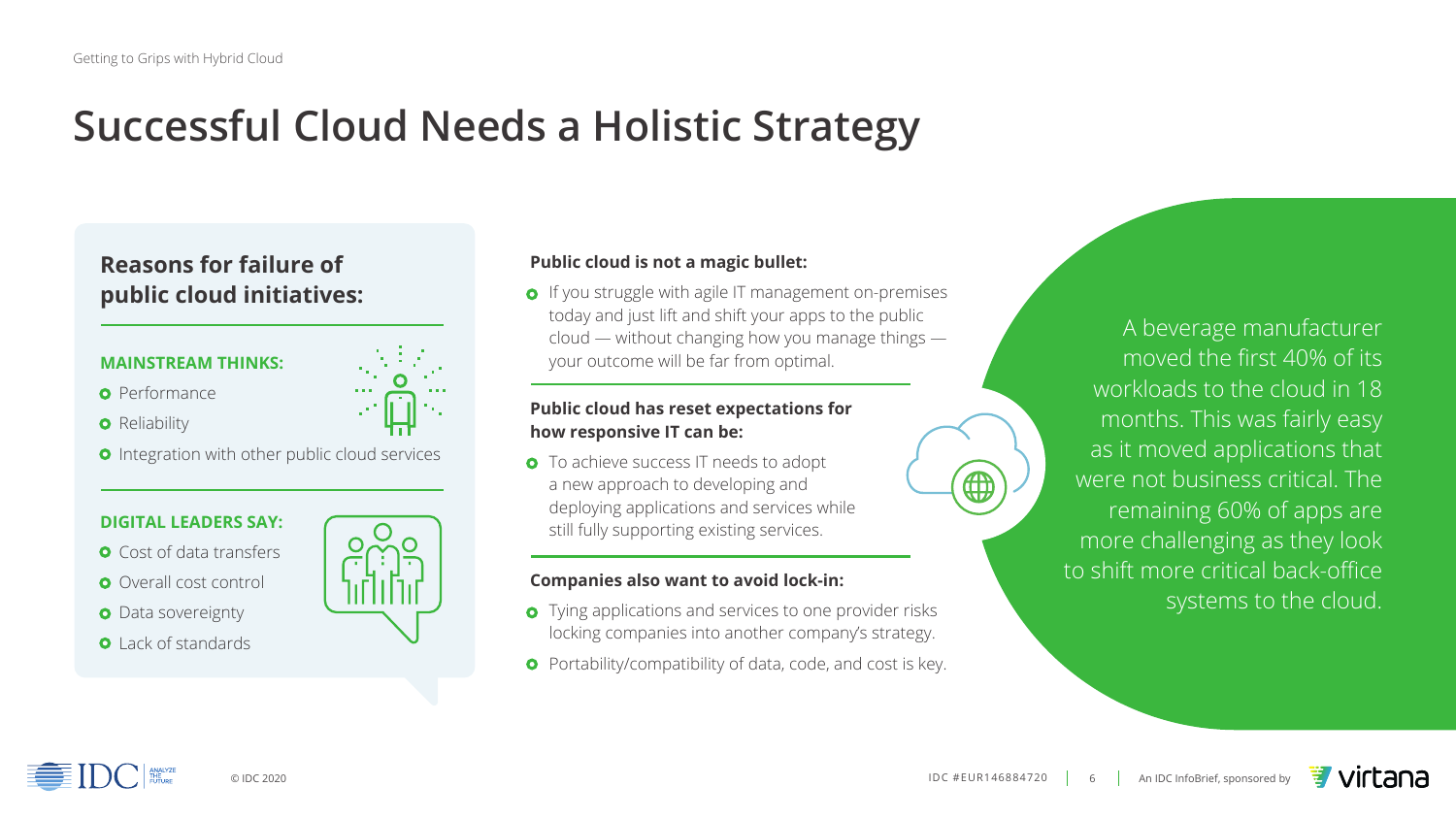



# **Blueprint for Seamless Hybrid Cloud**

- Standardize migration workload evaluations
	-

### **Expand**

Apply the standard processes and automation to a broad set of workloads as needed

CLOUD **HYBRID CLOUD**  HYBRID



### **Optimize**

Apply learnings from operational expertise and review/refine placement decisions and processes as needed over time

# **HYBRID CLOUD HYBRID CLOUD**



**EXAMPLE TO CURE THE SOLUTION POINT OF THE SAMPLE TO BE SET ON A PARTIES** 

- infrastructure that can be deployed as code
- Identify low-level systems operations that are candidates for automation
- Build automation and monitoring templates for infrastructure and apps

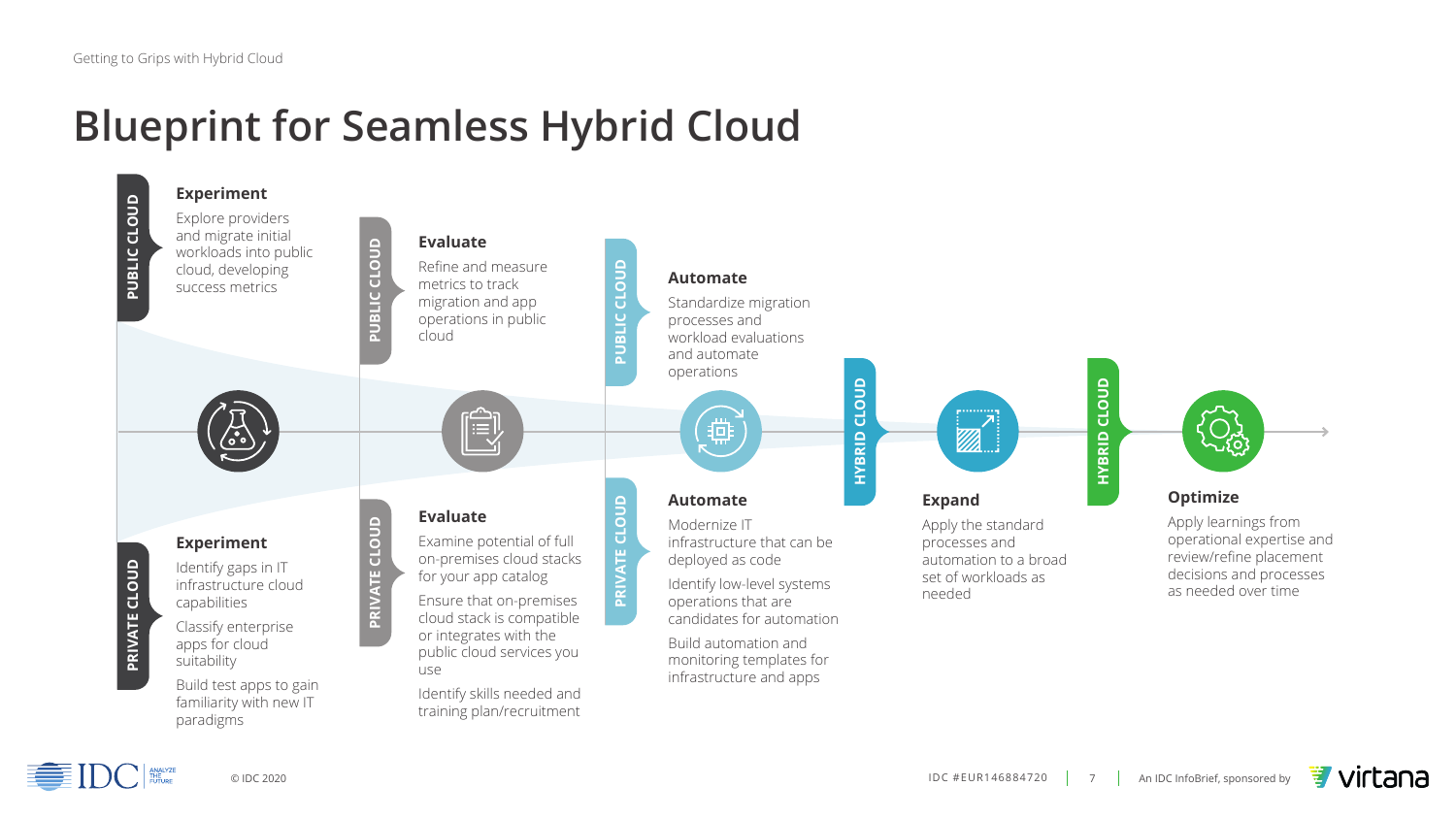



# **Modern Datacenters Need to be Cloudified**



Datacenter priorities — delta between the total market and Digital Leaders

Analytics and AI/ML are important to understand how to configure and manage IT infrastructure with changing workloads and demands from supply chain, staff, and customers — enabling improved agility and flexibility.



Digital Leaders recognize that automation and orchestration are the keys to effective IT service delivery — building on top of cloudready infrastructure and applications.



Underpinning all of this is ensuring that applications have constant access to data that is protected and available at the best cost.

**Digit** thes **import** total they

**Digit** thes that think



**Where do Digital Leaders focus on to improve their datacenters to deliver flexibility and agility?** 

| al Leaders think<br>e are more<br>ortant than the<br><b>I</b> market thinks<br>are | <b>Automation and</b><br>orchestration | <b>Al-based</b><br>management | <b>Infrastructure</b><br>and application<br>modernization |
|------------------------------------------------------------------------------------|----------------------------------------|-------------------------------|-----------------------------------------------------------|
| al Leaders think<br>e are less important<br>the total market<br>ks they are        | <b>Cost</b>                            | $\Box$<br><b>Data silos</b>   | <b>Enhanced disaster</b><br>recovery                      |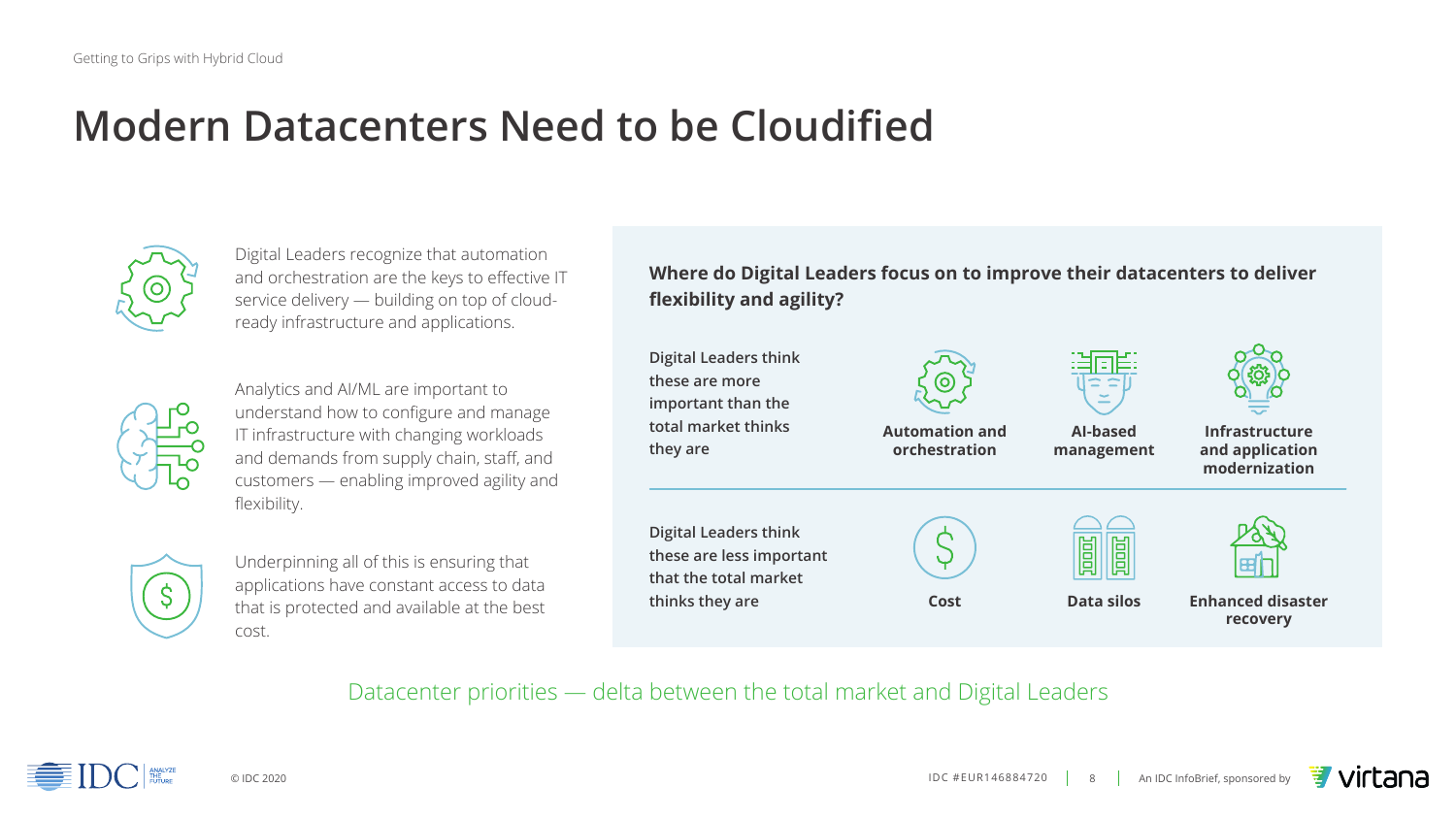# **What Makes a Digital Leader?**

How capable is your IT infrastructure across these areas? Tangible improvements in targeted areas can seriously improve your overall digital platform and IT delivery.







**We've seen how being a Digital Leader can really benefit a business when it comes to market performance. This is what they're investing heavily in to make this a reality:**



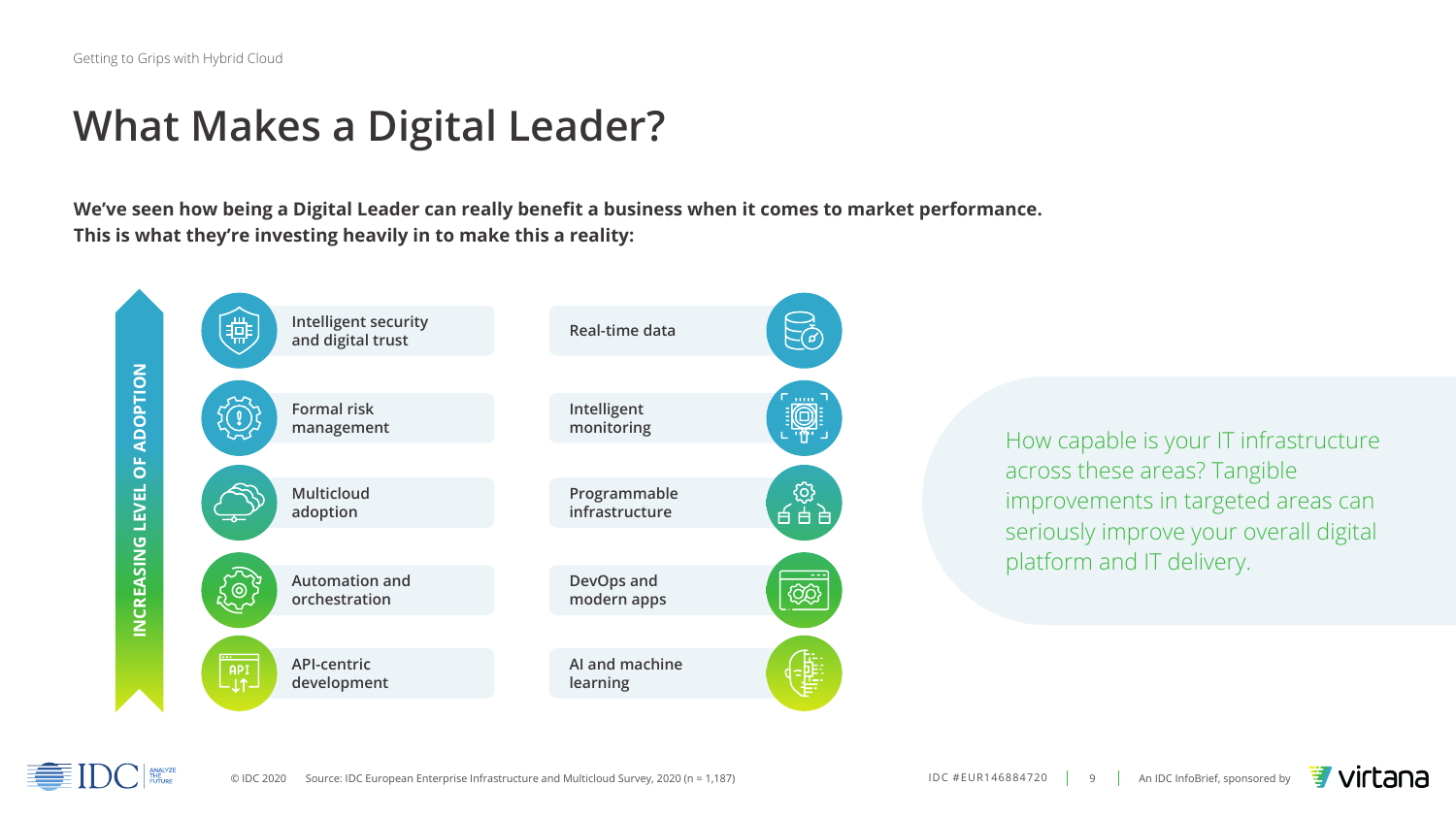





**Example 3** 

# **Applications Need a Rethink to Reap the Rewards of Hybrid Cloud**

(IDC FutureScape: Worldwide Developer and DevOps 2020 Predictions — European Implications, IDC #EUR145826320, January 2020)



### **Options to modernize workloads**

Just moving existing workloads to the cloud "as is" brings few benefits and might cost more in the longer term.





Optimizing (easy rewrite, less benefit)



By 2022, the acceleration of legacy app modernization and net-new development will lead to **35% of production apps being cloud native** — utilizing

microservices, containers, and dynamic orchestration.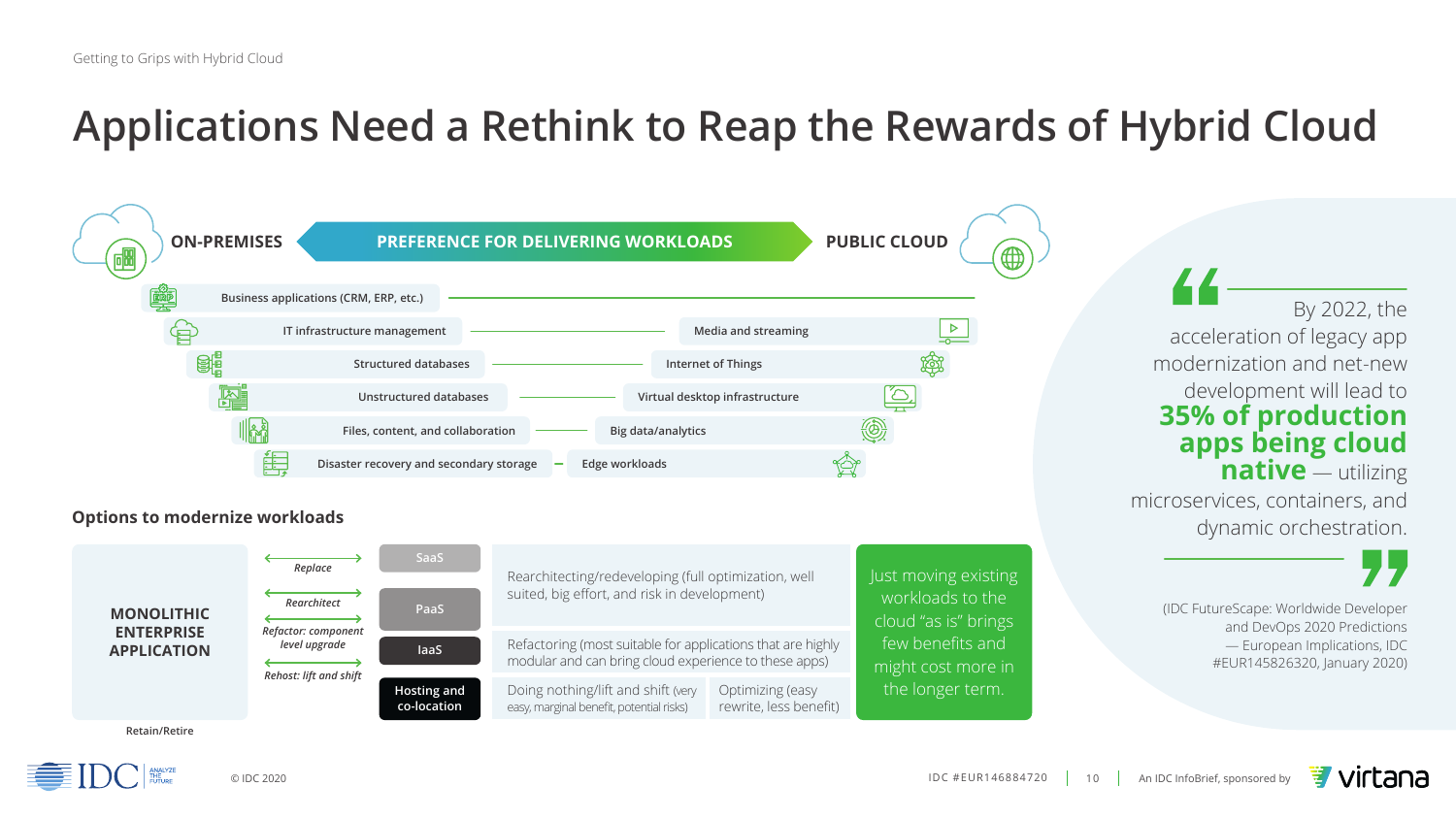# **Hybrid Cloud Success Depends on Much More Than Just Getting the Technology Right**

# • SRE

- Standardization
- Integration
- Interoperability
- Infrastructure as code
- Flexibility trumps ultimate performance
- Shift to containers
- Hybrid cloud native

# TECHNOLOGY *CONTROLS* PROCESS **AND PEOPLE**

- Automation and orchestration
- Billing and cost control
- Policy and templates
- Testing
- Reproducibility
- Reliability
- Best practices
- KPI-driven decision making
- Self-service







- Retention
- Consultants and third-party support
- Regular independent architecture and operations reviews
- Center of excellence
- Program management
- Business alignment

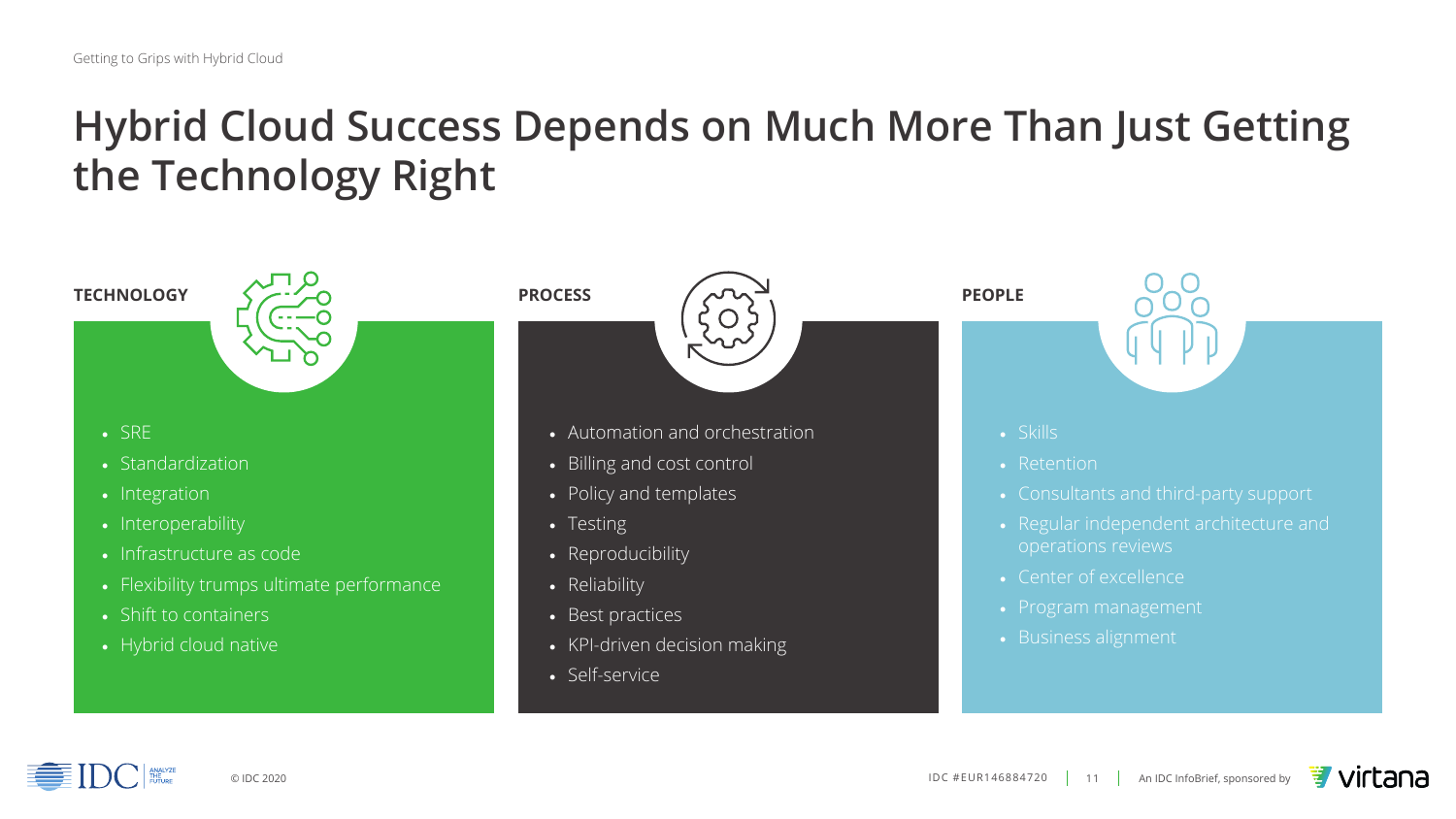



# **Your Checklist for Mastering Hybrid Cloud**



The public cloud is turning out to be a complementary approach for application delivery, rather than the only approach. Without proper oversight or strategy, this can introduce yet more complexity into IT provisioning and management that needs mastering, so make sure you have a good handle on what is required rather than moving early and learning on the job.



If you are already struggling to deliver new apps or manage existing ones on-premises, moving to the cloud without changing what you do will probably not improve your situation as much as you'd like and would introduce a whole set of new issues.



Most companies rely too much on the default tools that come with their applications or cloud services. These are great for detailed management, but it can be hard to see the wood for the trees.







Getting a single up-to-date view into the performance and cost of your application portfolio is the holy grail — enabling issues to be detected early and costs to be controlled before they spiral out of control.

Digital Leaders focus more strongly on using advanced automation and orchestration as well as intelligent assisted operations for agility and flexibility, while also proactively managing performance and cost.



### **Assess where Public Cloud can Really Help You**

### **Adopt Automation and Orchestration**

### **Invest in Integrated Management**

### **Proactive Issue Detection and Resolution**

### **Take Control of Cost**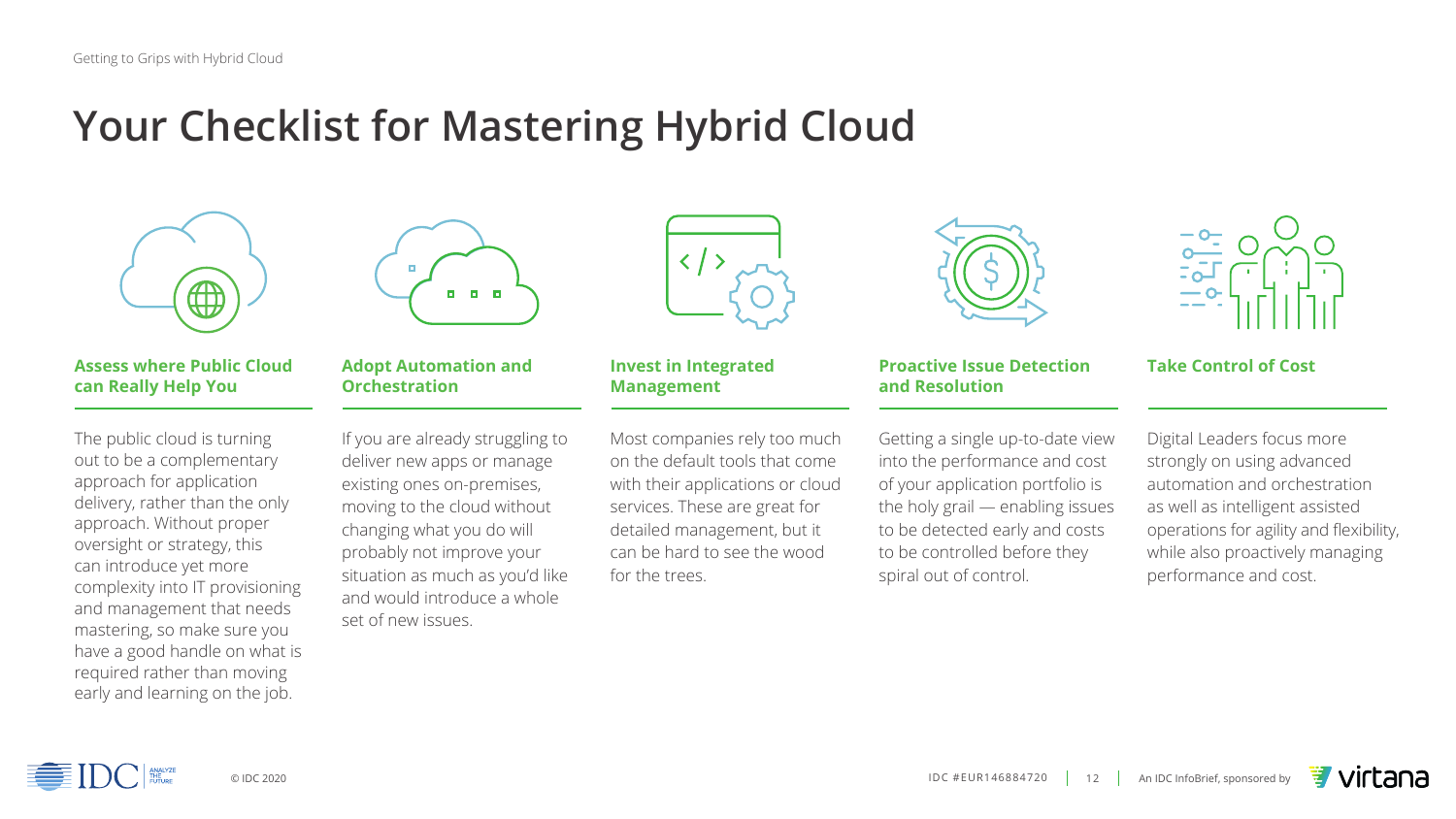# **About Virtana**

Virtana is the leading hybrid cloud optimization platform for digital transformation. Its technology and services give innovative organizations the clarity they need to take control of their infrastructure, plan, transform, and optimize their cloud operations, and deliver a superior brand experience. Virtana's software modernizes IT, supporting its agility while guaranteeing performance, minimizing risk, and reducing cost. It guides users on a journey to see their infrastructure from a single pane of glass, act on issues that arise, and transform processes for future automation.

Learn more at https://www.virtana.com/